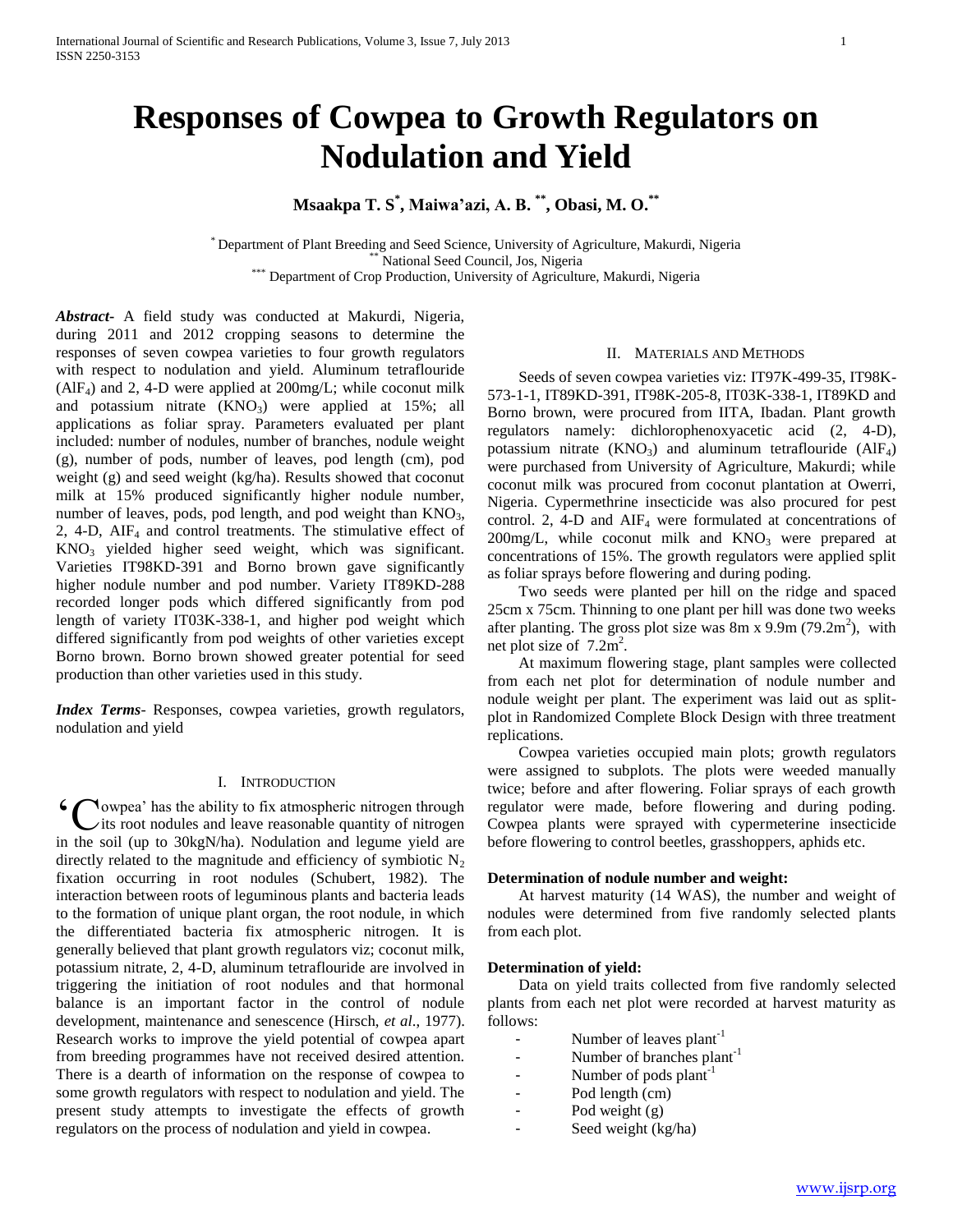The data were analyzed statistically by Analysis of variance technique and comparison among treatment means was made by Fisher's Least Significant Difference procedure (F-LSD) at 5% probability.

#### III. RESULTS AND DISCUSSION

## **Number of nodules and nodule weight:**

 The results of F-LSD showed significant (LSD=0.05) difference in number of nodules and nodule weight plant<sup>-1</sup> among the treatments. The result revealed that maximum nodule number plant-1 was recorded in variety IT98KG-391 and Borno brown while the least nodule number was variety IT97K-499-35 (Table 1.). Varieties IT98KG-391 and Borno brown differed significantly from other varieties in nodule number plant<sup>-1</sup>. Coconut milk at 15% produced significantly higher nodule number plant<sup>-1</sup> compared to other treatments. There were significant differences among treatments regarding their effects on nodule weight plant<sup>-1</sup>. Variety IT98KG-391 produced nodule weight which was significantly different from nodule weight of other varieties; IT97K-499-35 had least nodule weight.

 The stimulative effect of coconut milk at 15% yielded significantly higher nodule weight compared to other growth regulators (Table 1.). This was followed by  $KNO<sub>3</sub>$  treatment at 15%. The observed increases in nodule number and nodule weight in coconut milk treatment indicate the distinct role of cytokinin in nodule morphogenesis (Hirsch and Fang, 1994). Previous work of Zarrin et al. (1998), Zarrin and Bano (1998) and Bano (1986) demonstrated the positive role of cytokinin in nodulation. Garg *et al.* (1995), Dayal and Bharti (1991) also observed cytokinin-induced increase in nodule weight and nodule number. Singh (1993) noticed that growth regulators like 2, 4-D, Naphthaline Acetic Acid (NAA) and Indole Acetic Acid (IAA) used as foliar spray brought considerable varieties in nodulation.

## **Yield of Cowpea:**

# **Number of branches plant-1 :**

 Results on effects of variety and growth regulators on yield components of cowpea are presented in Table 2. Results indicated that cowpea varieties showed significant difference in all the yield components analyzed. Maximum number of branches plant<sup>-1</sup> was observed with variety IT98K-573-1-1 which was significantly different from number of branches from other varieties. Varieties IT98KG-391, IT98KG-205-8, IT89KG-288, and Borno brown were statistically the same in number of branches  $plant^{-1}$ , but differed significantly from varieties IT97K-499-35 and IT03K-338-1. Coconut milk treatment produced maximum number of branches but the difference in number of branches among growth regulators was not significant.

 The greater number of branches produced by variety IT98K-573-1-1 could be attributed to its genetic make-up. Hudson (1984) reported that growth, development and yield of crops are products of interplay between its genetic make-up and the environment.

# **Number of leaves plants-1 :**

 Results in Table 2 showed that variety IT98K-573-1-1 recorded significantly higher number of leaves compared to other varieties. The least number of leaves was observed with variety IT98K-205-8.

 Coconut milk at 15% produced number of leaves which was higher and significantly different from number of leaves produced by other growth regulators. Number of leaves produced by other growth regulators except 15% of coconut milk was statistically the same. Variety and growth regulator interaction on number of leaves was significant. IT98K-573-1-1 x coconut milk,  $KNO<sub>3</sub>$  interactions produced maximum number of leaves which were significantly different from other variety growth regulator interactions (Table 3). Caers and Vending (1986) reported that application of coconut milk to *Solanum gilo* promoted photosynthetic activity mainly by means of increase in leaf chlorophyll content and leaf number. Davis (1984) showed that the quantity of dry matter produced per unit time is a function of the number and size of leaves per plant at optimum light intensity, light duration and soil moisture conditions. The fewer number of leaves produced with other growth regulators was probably due to decline in their stimulative effect and hence decline in the quantity of dry matter produced.

# **Number of pods plant-1 :**

Higher number of pods  $plant^{-1}$  was observed in variety IT98KG-391 which differed significantly from number of pods produced by other varieties. Variety IT98K-205-8 had the least number of pods plant<sup>-1</sup>. Higher number of pods plant<sup>-1</sup> were observed when cowpea plants were treated with coconut at 15%, and this differed significantly with the control,  $2$ ,  $4-D$  and  $AIF_4$ . Reinbott and Blevins (1998) observed increase in number of seeds and number of pods of soybean due to foliar application of coconut milk. Applying adequate potassium nitrate (15-20%) to soybean increased the pod yield by 26% and oil yield by 34% (Keen and Zidenberg-Cher, 2000). Foliar spray of  $KNO<sub>3</sub>$  at 0.5% at 50% flowering showed maximum values of pods plant<sup>-1</sup>, pod length, seeds  $pod^{-1}$  and 1000 seed weight which were significantly superior to water spray and unsprayed control (Sharma *et al.,* 2000). Peterson *et al* (1990) concluded that BAP (synthetic cytokinin) significantly reduced pod abscission and subsequently increased total number of pods and seeds.

#### **Pod length:**

 Results in Table 2 showed that variety IT89KG-288 recorded pod length (18.52 cm) which was significantly higher and different from pod lengths of other varieties. Results indicated that other varieties did not differ significantly in pod length. The pod length produced by 15% of coconut milk was higher and significantly different compared to pod length of 2, 4- D and the control. The maximum pod length recorded in coconut milk treated plants could be attributed to cytokinin regulation of photosynthetic capacity. Single treatments of 100mg/L IAA, 100mg/L GA3, 15% coconut milk; as welll as combined treatments of 100mg/L IAA + 10% coconut milk, and 100mg/L  $GA<sub>3</sub> + 15%$  coconut milk resulted in significantly increased pod length in *Abelmoschus esculentus* (Mukaila, 2005). Sharma *et al* (2000) reported that foliar application of  $KNO<sub>3</sub>$  to grasspea at 0.50% during 50% flowering stage showed maximum pod length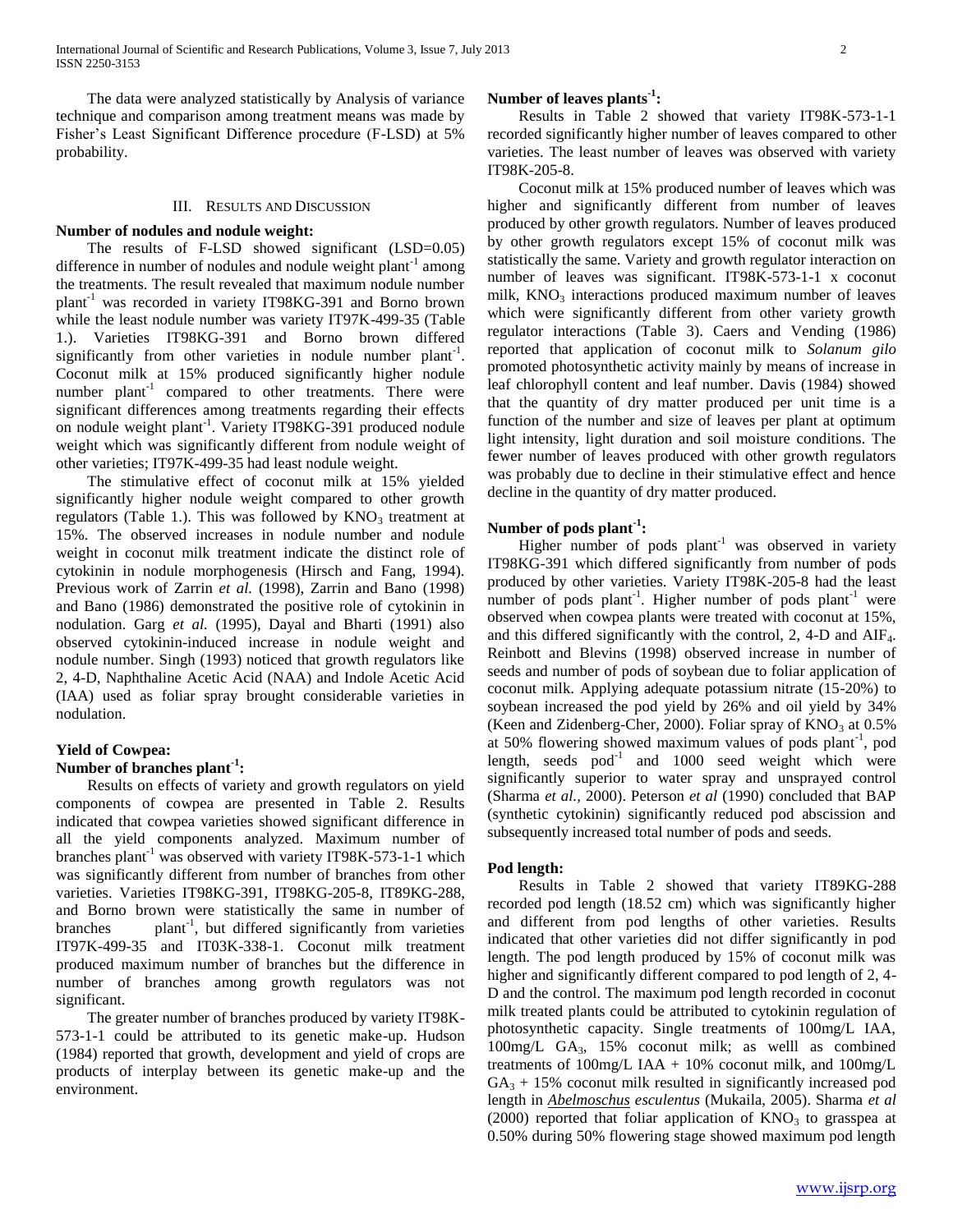which was significantly superior to water spray and unsprayed control.

## **Pod weight:**

 Higher pod weight was observed with variety IT89KG-288(1.54g) and was significantly different from pod weights produced by other varieties except Borno brown and IT98K-573- 1-1 (Table 2). The stimulative effect of coconut milk at 15% produced significantly higher pod weight (1.42g) compared to other growth regulators.

 The cytokinin, 6-benzyl-amino-purine when sprayed on open flowers of *Solanum melongena*, increased the number of fruits set as well as the total weight of the fruits (Olympios, 1976). Keen *et al* (2000) observed increase of coconut milk at pod weight of soybean due to application of coconut milk at 10%.

# **Seed Weight Plant-1 :**

 Results summarized in Table 2 indicated that higher seed weight (2561.00kg/ha) with variety Borno brown, differed significantly from seed weights of other varieties except IT98K-205-8. Variety IT98K-573-1-1 had the least seed weight (1397kg/ha).

 $KNO<sub>3</sub>$  at 15% gave weight (2156kg/ha) which was significantly higher compared to other growth regulators, except  $AIF<sub>4</sub>$  at 200mg/L. Variety x growth regulator interaction on seed weight was significant. Borno brown x growth regulator interactions produced maximum seed weight which differed significantly from other variety x growth regulator interactions (Table 4).

Maximum seed weight for  $KNO<sub>3</sub>$  treatment may be attributed to the  $KNO_3$ -induced translocation of assimilates from vegetative to reproductive parts. Applying adequate potassium  $(100\text{kg/ha KNO}_3)$  in split application to soybean increased seed weight by 26% and oil yield by 34% (Keen *et al.,* 2000). Mukaila *et al* (2005) reported that single treatments of 10% and 15% of coconut milk resulted in significantly increased plant height, chlorophyll content and seed weight of Hibiscus sabdariffa, Abelmoschus esulentus and Solanum gilo L. field trials showed that by applying potassium nitrate, the grain yield as well as the protein content in the grains could be increased (Cakmak, 2003). Through this study it could be concluded that both the nodulation and the yield of cowpea seem to be differently affected by growth regulators application. Among types of growth regulators applied coconut milk at 15% was significantly more effective in nodulation and yield production than 2, 4-D,  $KNO<sub>3</sub>$ ,  $AIF<sub>4</sub>$  and the control. Potassium nitrate performed better than other growth regulators with respect to seed weight.

| <b>Treatments</b>          | Number of nodules per plant | Nodule weight per plant $(g$ plant <sup>-1</sup> ) |  |  |
|----------------------------|-----------------------------|----------------------------------------------------|--|--|
| <b>Variety</b>             |                             |                                                    |  |  |
| IT97K-499-35               | 26                          | 1.20                                               |  |  |
| IT98K-573-1-1              | 28                          | 1.26                                               |  |  |
| IT98KG-391                 | 35                          | 1.56                                               |  |  |
| IT98K-205-8                | 30                          | 1.34                                               |  |  |
| IT03K-338-1                | 32                          | 1.42                                               |  |  |
| <b>IT89KG-288</b>          | 31                          | 1.40                                               |  |  |
| Borno brown                | 35                          | 1.48                                               |  |  |
| LSD(0.05)                  | 4.38                        | 0.11                                               |  |  |
|                            |                             |                                                    |  |  |
| <b>Growth Regulators</b>   |                             |                                                    |  |  |
| Control                    | 27                          | 1.21                                               |  |  |
| 2, 4-D $\omega$ 200mg/L    | 28                          | 1.34                                               |  |  |
| Coconut milk $@15\%$       | 36                          | 1.57                                               |  |  |
| $KNO3$ @ 15%               | 30                          | 1.46                                               |  |  |
| AIF <sub>4</sub> @ 200mg/L | 28                          | 1.36                                               |  |  |
| LSD(0.05)                  | 2.02                        | 0.12                                               |  |  |

## **Table 1. Effects of Variety and Growth Regulators on Nodulation of Cowpea in 2011 and 2012 (combined data).**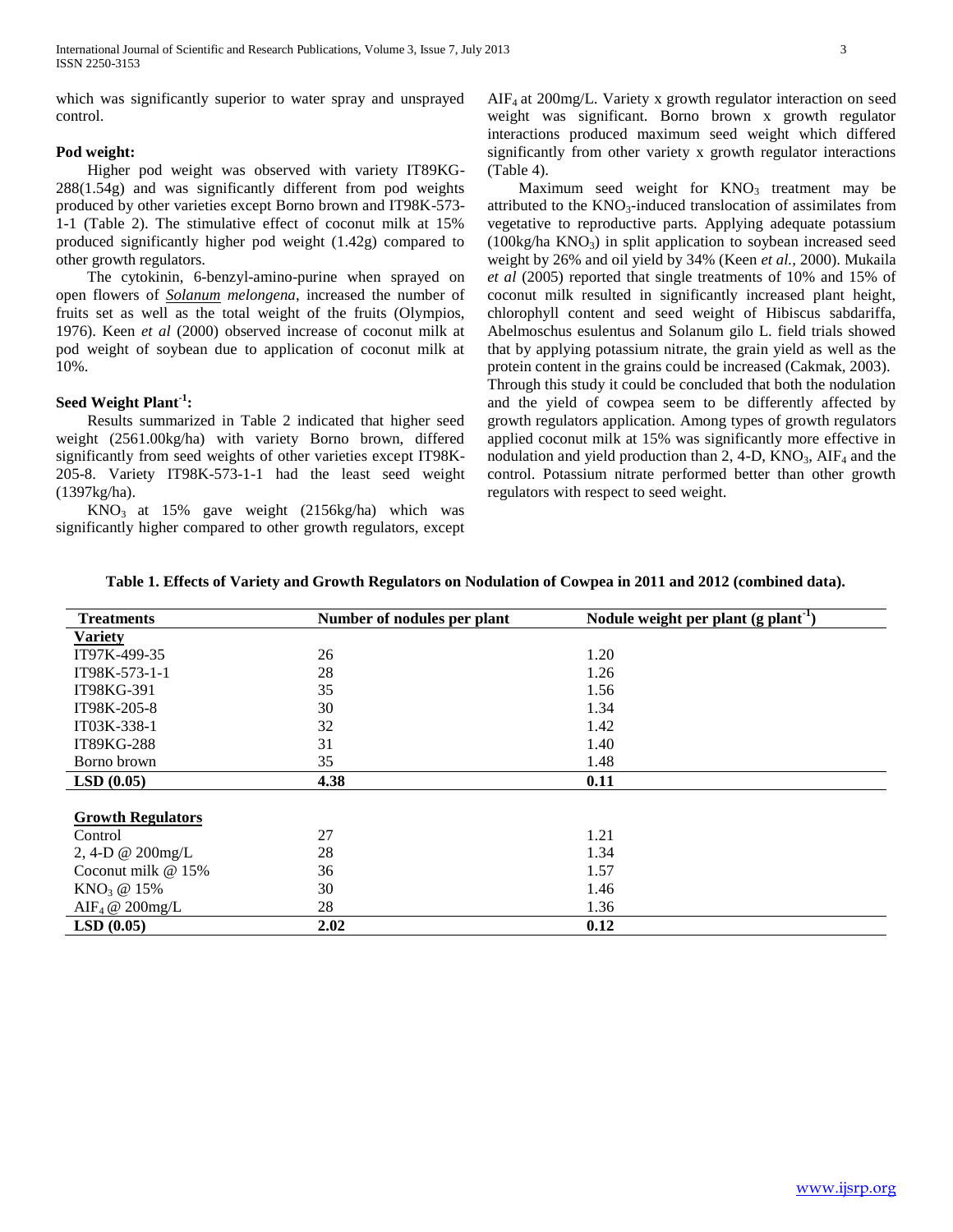| <b>Treatments</b>             | No<br>of<br><b>branches</b><br>per plant | No of leaves<br>per plant | No of pods<br>per plant | Pod<br>length<br>(cm) | Pod<br>weight<br>(g) | Seed weight<br>(kg/ha) |
|-------------------------------|------------------------------------------|---------------------------|-------------------------|-----------------------|----------------------|------------------------|
|                               |                                          |                           |                         |                       |                      |                        |
| <b>Variety</b>                |                                          |                           |                         |                       |                      |                        |
| IT97K-499-35                  | 3                                        | 89                        | 29                      | 16.94                 | 0.93                 | 1827.00                |
| IT98K-573-1-1                 | 5                                        | 137                       | 28                      | 16.17                 | 1.24                 | 1399.00                |
| IT98KG-391                    | 4                                        | 81                        | 32                      | 16.80                 | 1.07                 | 1868.00                |
| IT98K-205-8                   | 4                                        | 65                        | 21                      | 15.81                 | 1.09                 | 2437.00                |
| IT03K-338-1                   | 3                                        | 69                        | 24                      | 14.67                 | 1.03                 | 1137.00                |
| IT89KG-288                    | $\overline{4}$                           | 84                        | 24                      | 18.52                 | 1.54                 | 1862.00                |
| Borno brown                   | $\overline{4}$                           | 86                        | 33                      | 15.80                 | 1.31                 | 2561.00                |
| LSD(0.05)                     | 0.55                                     | 12.00                     | 3.15                    | 1.35                  | 0.35                 | 127.12                 |
| <b>Growth Regulators</b>      |                                          |                           |                         |                       |                      |                        |
| <b>Control</b>                | 3.72                                     | 80                        | 25                      | 14.68                 | 0.94                 | 1700                   |
| 2, 4-D @ 200mg/L              | 3.78                                     | 82                        | 26                      | 15.00                 | 1.00                 | 1689                   |
| Coconut milk @ 15%            | 3.92                                     | 97                        | 29                      | 17.01                 | 1.42                 | 1753                   |
| KNO <sub>3</sub> @ 15%        | 3.86                                     | 86                        | 28                      | 16.48                 | 1.16                 | 2156                   |
| AIF <sub>4</sub> @ $200$ mg/L | 3.83                                     | 84                        | 26                      | 16.00                 | 1.02                 | 2098                   |
| LSD(0.05)                     | <b>NS</b>                                | 6.66                      | 1.11                    | 0.64                  | 0.16                 | 79.02                  |

# **Table 2. Effects of Variety and Growth Regulators on yield components of Cowpea in 2011 and 2012 (combined data).**

**Table 3. Variety x Growth regulator interaction on number of leaves per plant in 2011 and 2012 (combined data).**

|                   | Coconut milk<br>@15% | Potassium nitrate<br>$\omega$<br>15% | $4-D$<br>$\omega$<br>2,<br>$200$ mg/L | AIF <sub>4</sub><br>$^{\omega}{}$<br>$200$ mg/L |
|-------------------|----------------------|--------------------------------------|---------------------------------------|-------------------------------------------------|
| <b>Variety</b>    |                      |                                      |                                       |                                                 |
| IT97K-499-35      | 93                   | 88                                   | 80                                    | 86                                              |
| IT98K-573-1-1     | 152                  | 131                                  | 121                                   | 127                                             |
| IT98KG-391        | 95                   | 78                                   | 69                                    | 74                                              |
| IT98K-205-8       | 71                   | 64                                   | 58                                    | 62                                              |
| IT03K-338-1       | 81                   | 64                                   | 62                                    | 66                                              |
| <b>IT89KG-288</b> | 101                  | 79                                   | 70                                    | 76                                              |
| Borno brown       | 85                   | 86                                   | 78                                    | 83                                              |
| LSD(0.05)         | 11.23                | 9.32                                 | 8.04                                  | 8.02                                            |